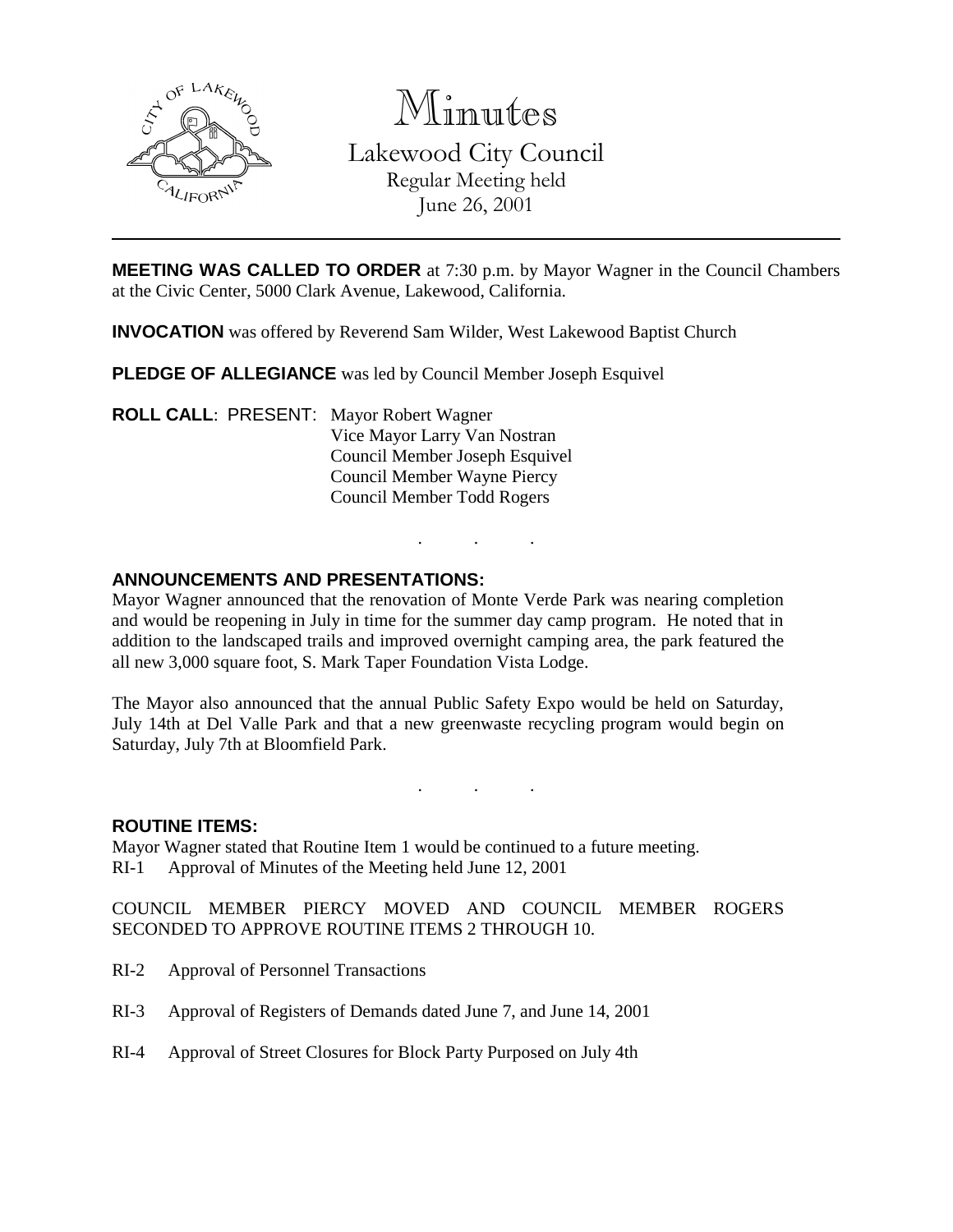### **ROUTINE ITEMS:** Continued

- RI-5 RESOLUTION NO. 2001-46; A RESOLUTION OF THE CITY COUNCIL OF THE CITY OF LAKEWOOD PROHIBITING THE PARKING OR STANDING OF VEHICLES BETWEEN 7 A.M. AND 12 P.M. ON TUESDAY OF EACH WEEK FOR STREET SWEEPING PURPOSES ON BOTH SIDES OF 205TH STREET BETWEEN SYLVANWOOD AVENUE AND ROSETON AVENUE WITHIN THE CITY OF LAKEWOOD
- RI-6 Approval of Monthly Investment Transactions Policy
- RI-7 Approval of Extension of Agreement with Los Angeles County District Attorney's Office for Abatement Team
- RI-8 RESOLUTION NO. 2001-47; A RESOLUTION OF THE CITY COUNCIL OF THE CITY OF LAKEWOOD ESTABLISHING A PHYSICALLY HANDICAPPED PERSONS DESIGNATED PARKING SPACE ON THE WEST SIDE OF PIMENTA AVENUE WITHIN THE CITY OF LAKEWOOD

RESOLUTION NO. 2001-48; A RESOLUTION OF THE CITY COUNCIL OF THE CITY OF LAKEWOOD ESTABLISHING A PHYSICALLY HANDICAPPED PERSONS DESIGNATED PARKING SPACE ON THE WEST SIDE OF IROQUOIS AVENUE WITHIN THE CITY OF LAKEWOOD

RESOLUTION NO. 2001-49; A RESOLUTION OF THE CITY COUNCIL OF THE CITY OF LAKEWOOD ESTABLISHING A PHYSICALLY HANDICAPPED PERSONS DESIGNATED PARKING SPACE ON THE EAST SIDE OF HARVEST AVENUE WITHIN THE CITY OF LAKEWOOD

RESOLUTION NO. 2001-50; A RESOLUTION OF THE CITY COUNCIL OF THE CITY OF LAKEWOOD RESCINDING RESOLUTION NO. 97-99 ESTABLISHING A PHYSICALLY HANDICAPPED PARKING ZONE ON THE WEST SIDE OF HAWAIIAN AVENUE SOUTH OF DEL AMO BOULEVARD SOUTH SERVICE ROAD WITHIN THE CITY OF LAKEWOOD

. . .

- RI-9 Approval of Amendment to the Agreement with Sage Institute, Inc.
- RI-10 Acceptance of Notice of Completion for Public Works Project No. 2001-4, Pedestrian Wheelchair Access Project; Kalban, Inc.

UPON ROLL CALL VOTE, THE MOTION WAS APPROVED:

AYES: COUNCIL MEMBERS: Esquivel, Piercy, Van Nostran, Rogers and Wagner NAYS: COUNCIL MEMBERS: None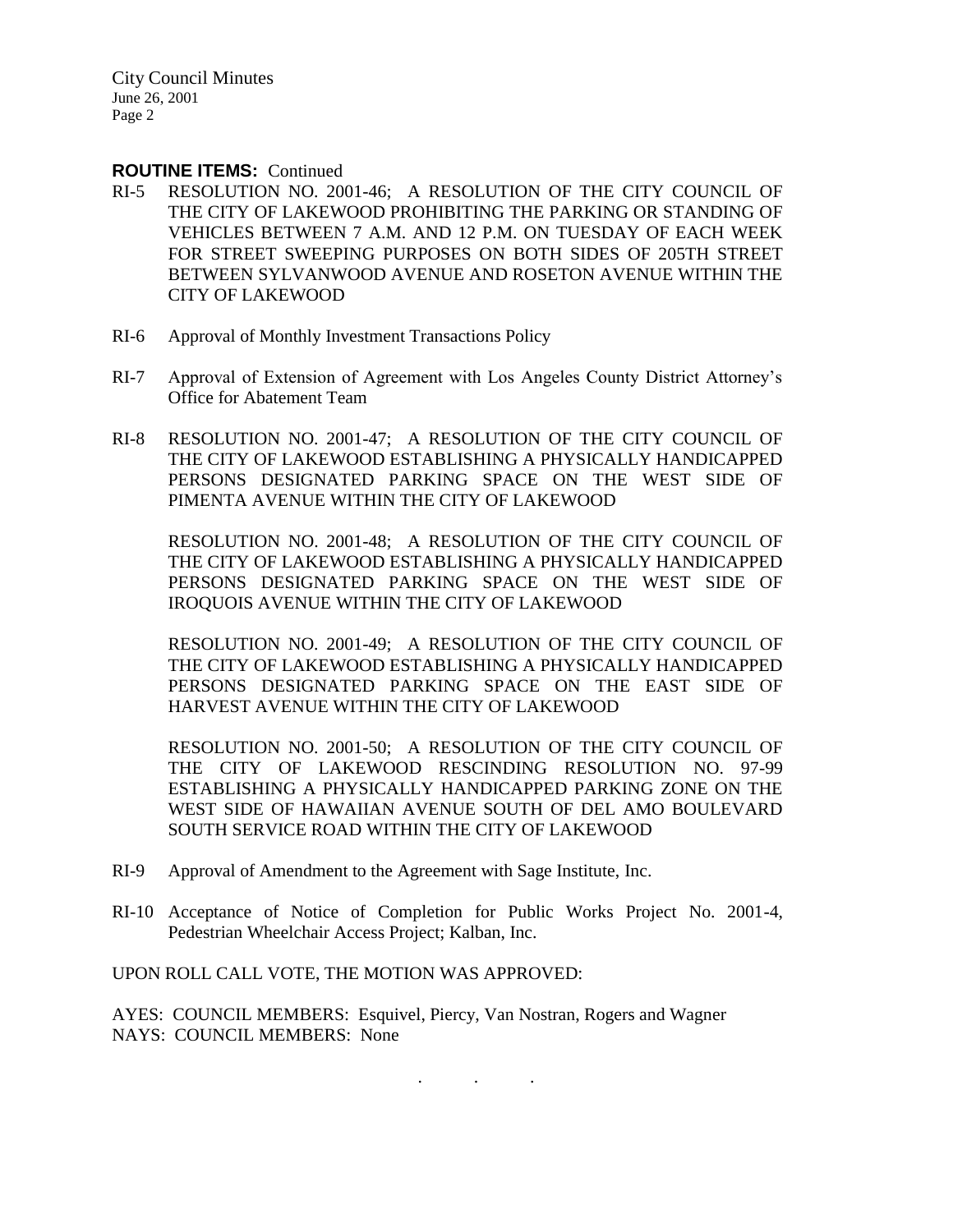## **1.1 • AWARD OF BID FOR PUBLIC WORKS PROJECT NO. 00-5, STANDBY GENERATORS - THE CENTRE AND NIXON YARD** *(Continued from June 12, 2001)*

The Director of Public Works, Lisa Rapp, gave a brief oral presentation based on the memorandum contained in the agenda packet and stated only one bid had been received for the installation of automatic standby generator units for the Centre and the Nixon Yard. She reported that staff had contacted the other contractors who had attended the pre-bid meeting and based on that feedback, was proposing to structure the re-bid so that the two installations could be awarded separately. She also noted, depending on the outcome of the re-bid, that staff would also evaluate if it was feasible and cost effective to complete the installation at the Nixon Yard using City staff. It was the recommendation of staff that the City Council reject the bid submitted by American Electric Company and authorize staff to restructure the project plans and specifications and re-advertise the project.

Mayor Wagner opened the public hearing at 7:38 p.m. and called for anyone in the audience wishing to address the City Council on this matter. There was no response.

COUNCIL MEMBER PIERCY MOVED AND COUNCIL MEMBER ESQUIVEL SECONDED TO CLOSE THE PUBLIC HEARING AND APPROVE STAFF'S RECOMMENDATION TO REJECT THE BID. UPON ROLL CALL VOTE, THE MOTION WAS APPROVED:

AYES: COUNCIL MEMBERS: Esquivel, Piercy, Van Nostran, Rogers and Wagner NAYS: COUNCIL MEMBERS: None

### **2.1 • COMPENSATION OF MEMBERS OF THE CITY COUNCIL**

City Attorney John S. Todd advised that a public hearing had been held on the proposed ordinance at the last meeting on June 12, 2001. He stated that using the process authorized by State law, the ordinance would bring the compensation for City Council Members up to date. He concluded by advising that the provisions of the ordinance would not go into effect until after the next regular General Municipal Election in March of 2003.

. . .

ORDINANCE NO. 2001-4; AN ORDINANCE OF THE CITY COUNCIL OF THE CITY OF LAKEWOOD AMENDING THE MUNICIPAL CODE PERTAINING TO COMPENSATION OF MEMBERS OF THE CITY COUNCIL was read by title by the City Clerk.

COUNCIL MEMBER ROGERS MOVED AND COUNCIL MEMBER PIERCY SECONDED TO WAIVE FURTHER READING OF ORDINANCE NO. 2001-4. UPON ROLL CALL VOTE, THE MOTION WAS APPROVED:

AYES: COUNCIL MEMBERS: Esquivel, Piercy, Van Nostran, Rogers and Wagner NAYS: COUNCIL MEMBERS: None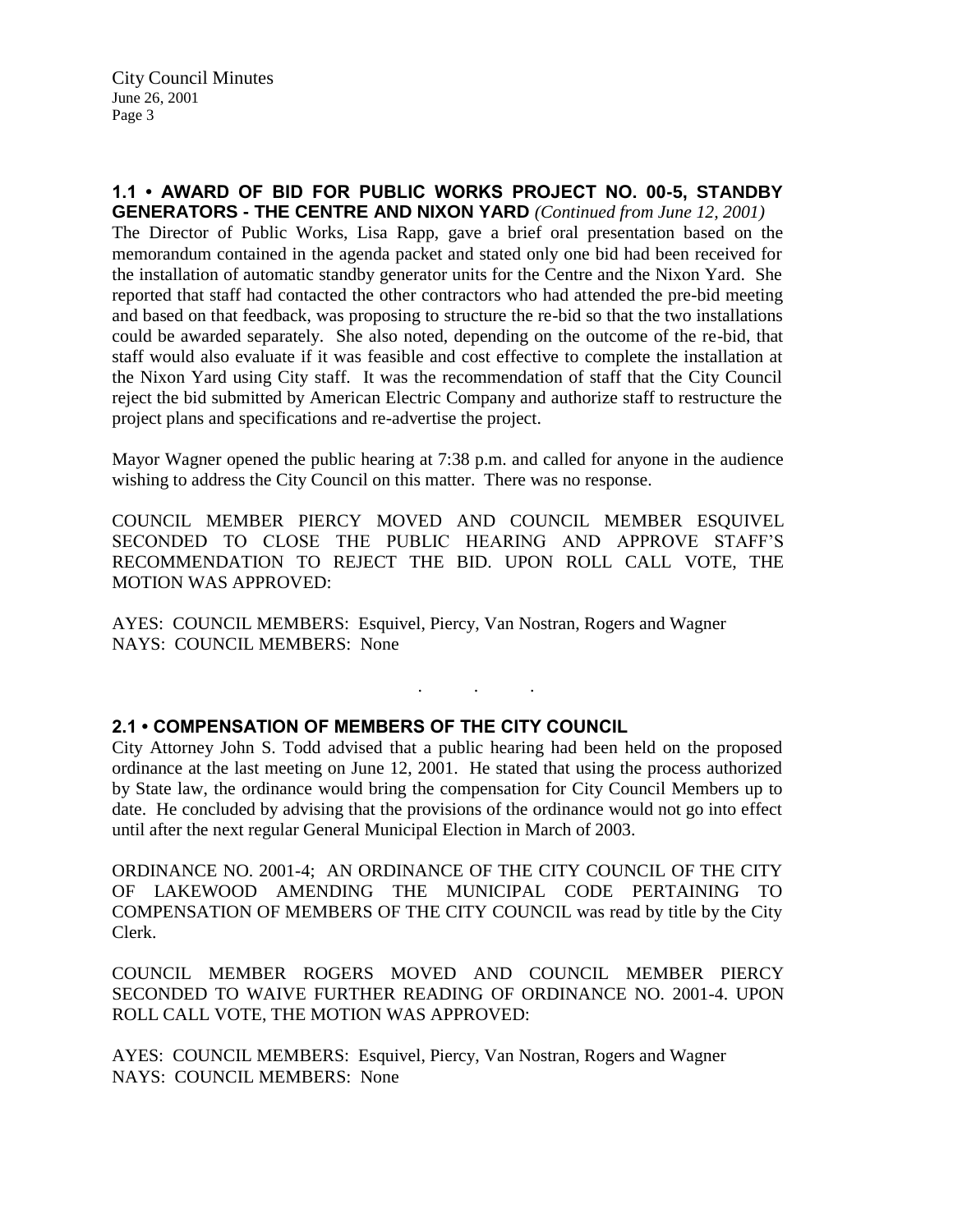**2.1 • COMPENSATION OF MEMBERS OF THE CITY COUNCIL** - Continued COUNCIL MEMBER ESQUIVEL MOVED AND COUNCIL MEMBER PIERCY SECONDED TO ADOPT ORDINANCE NO. 2001-4. UPON ROLL CALL VOTE, THE MOTION WAS APPROVED:

. . .

AYES: COUNCIL MEMBERS: Esquivel, Piercy, Van Nostran, Rogers and Wagner NAYS: COUNCIL MEMBERS: None

### **2.2 • PROPERTY MAINTENANCE STANDARDS**

The Director of Community Development, Chuck Ebner, displayed slides and gave a brief oral presentation based on the memorandum contained in the agenda packet. He stated the Planning and Environment Commission had reviewed a proposed ordinance that would amend the Lakewood Municipal Code to improve property maintenance standards. The ordinance would provide clearer and stronger language that would enable more effective code enforcement against nuisances such as abandoned, destroyed or partially constructed building; unsightly and deficient exterior materials; lack of ground cover in yard areas; deteriorated and unsafe walls and fences; missing broken or deteriorated garage doors; deteriorated or missing driveways; unsightly storage of trash containers; and unsightly overgrown vegetation. He concluded by stating it was the recommendation of the Planning and Environment Commission that the City Council introduce the ordinance and schedule a public hearing for the meeting of July 10, 2001.

The City Attorney advised that providing more specific descriptions of unsightly property conditions would make the Municipal Code better able to withstand a court challenge.

Responding to a question from Mayor Wagner, Mr. Ebner stated that input on the ordinance provisions had been received from John Bax, the Deputy District Attorney who specifically handled code enforcement cases.

ORDINANCE NO. 2001-5; AN ORDINANCE OF THE CITY COUNCIL OF THE CITY OF LAKEWOOD AMENDING THE MUNICIPAL CODE PERTAINING TO UNSIGHTLY PROPERTY AND ITS ABATEMENT AS A NUISANCE

COUNCIL MEMBER ROGERS MOVED AND COUNCIL MEMBER PIERCY SECONDED TO INTRODUCE ORDINANCE NO. 2001-5. UPON ROLL CALL VOTE, THE MOTION WAS APPROVED:

AYES: COUNCIL MEMBERS: Esquivel, Piercy, Van Nostran, Rogers and Wagner NAYS: COUNCIL MEMBERS: None

. . .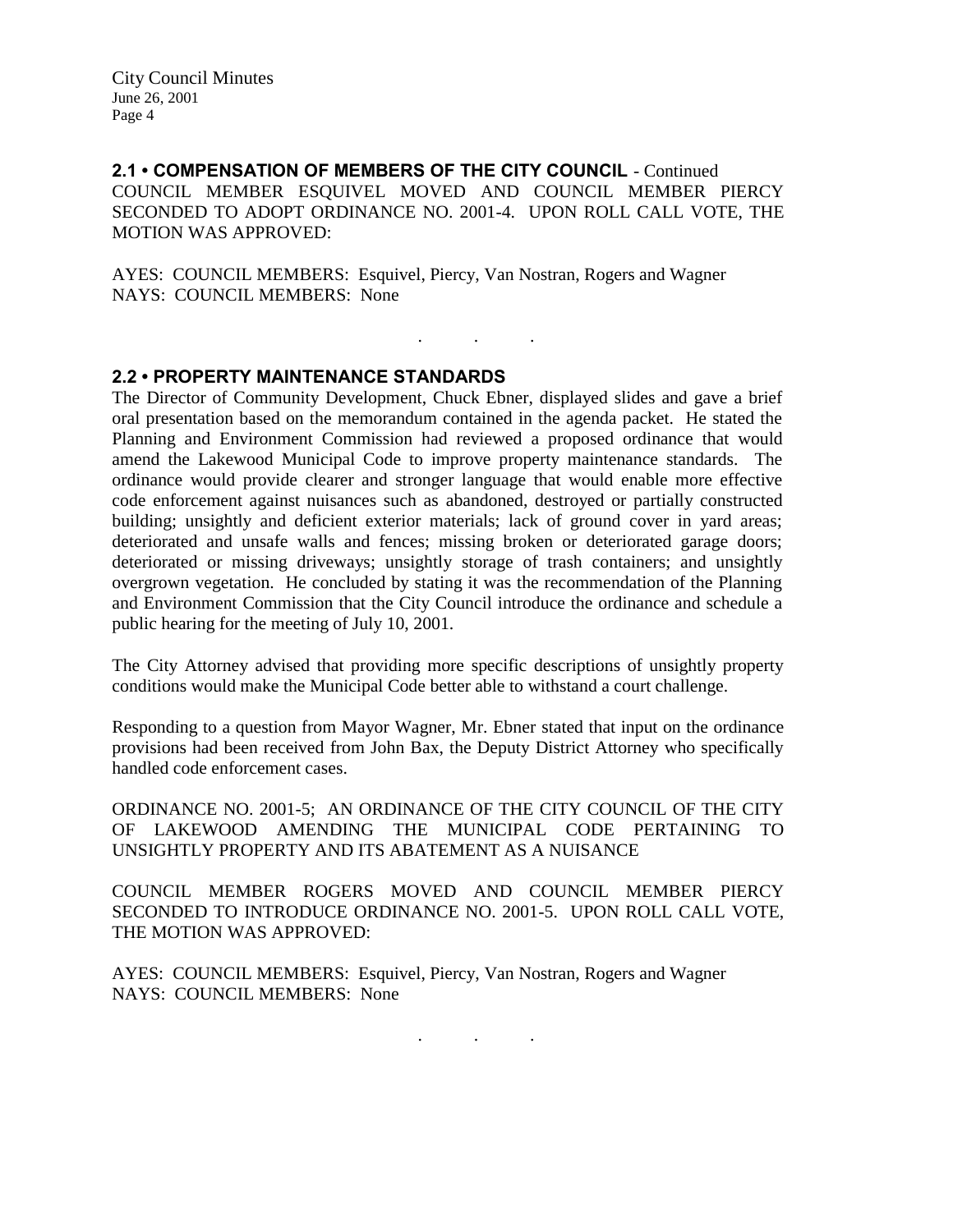# **3.1 • WATER SYSTEM ENERGY STUDY**

The Director of Water Resources, Jim Glancy, displayed slides and gave a brief oral presentation based on the memorandum contained in the agenda packet. He reported that an energy study had been performed in 1996 to determine methods to increase the energy efficiency of water operations. He noted that saving water saved energy since one third of the energy used by the City was utilized to pump water and move it through the pipe system. Staff was recommending that the City Council approve an agreement with HDR Engineering, Inc. in an amount not to exceed \$19,695 to update the 1996 study by evaluating potential energy conservation measures and the costs associated with each measure.

Responding to a question from Council Member Rogers, Mr. Glancy stated that it would not take long to recoup the cost of the study since very large increases were expected from Southern California Edison over the next several months.

VICE MAYOR VAN NOSTRAN MOVED AND COUNCIL MEMBER ROGERS SECONDED TO APPROVE STAFF'S RECOMMENDATION. UPON ROLL CALL VOTE, THE MOTION WAS APPROVED:

AYES: COUNCIL MEMBERS: Esquivel, Piercy, Van Nostran, Rogers and Wagner NAYS: COUNCIL MEMBERS: None

At 7:56 p.m., the Regular Meeting of the City Council was recessed for the Meeting of the Lakewood Redevelopment Agency. At 7:59 p.m., the City Council Meeting was reconvened.

. . .

. . .

# **JOINT PUBLIC HEARING OF THE REDEVELOPMENT AGENCY AND THE CITY COUNCIL ON THE PROPOSED AMENDMENT NO. 3 TO REDEVELOPMENT PLAN FOR LAKEWOOD REDEVELOPMENT PROJECT AREA NO. 2**

Mayor Wagner announced that the Redevelopment Agency and the City Council would hold a joint public hearing at this time to consider the approval and adoption of Amendment No. 3 to the Redevelopment Plan for Lakewood Redevelopment Project Area No. 2.

Mayor Wagner opened the public hearing at 8:00 p.m. and called for anyone in the audience wishing to address the City Council or Redevelopment Agency on this matter.

Community Development Director Chuck Ebner identified the documents submitted for the record. The materials included: the proposed Amendment No. 3 to the Redevelopment Plan for the Lakewood Redevelopment Project Area No. 2; report to the City Council on the proposed amendment; negative declaration for the amendment; affidavit of publication of the notice for the hearing in the *Long Beach Press Telegram*; and an affidavit of mailing by first class mail the notice of this public hearing to the last known assessee of each parcel of land in the project area, each residential address and each business address in the project area and to the taxing entities.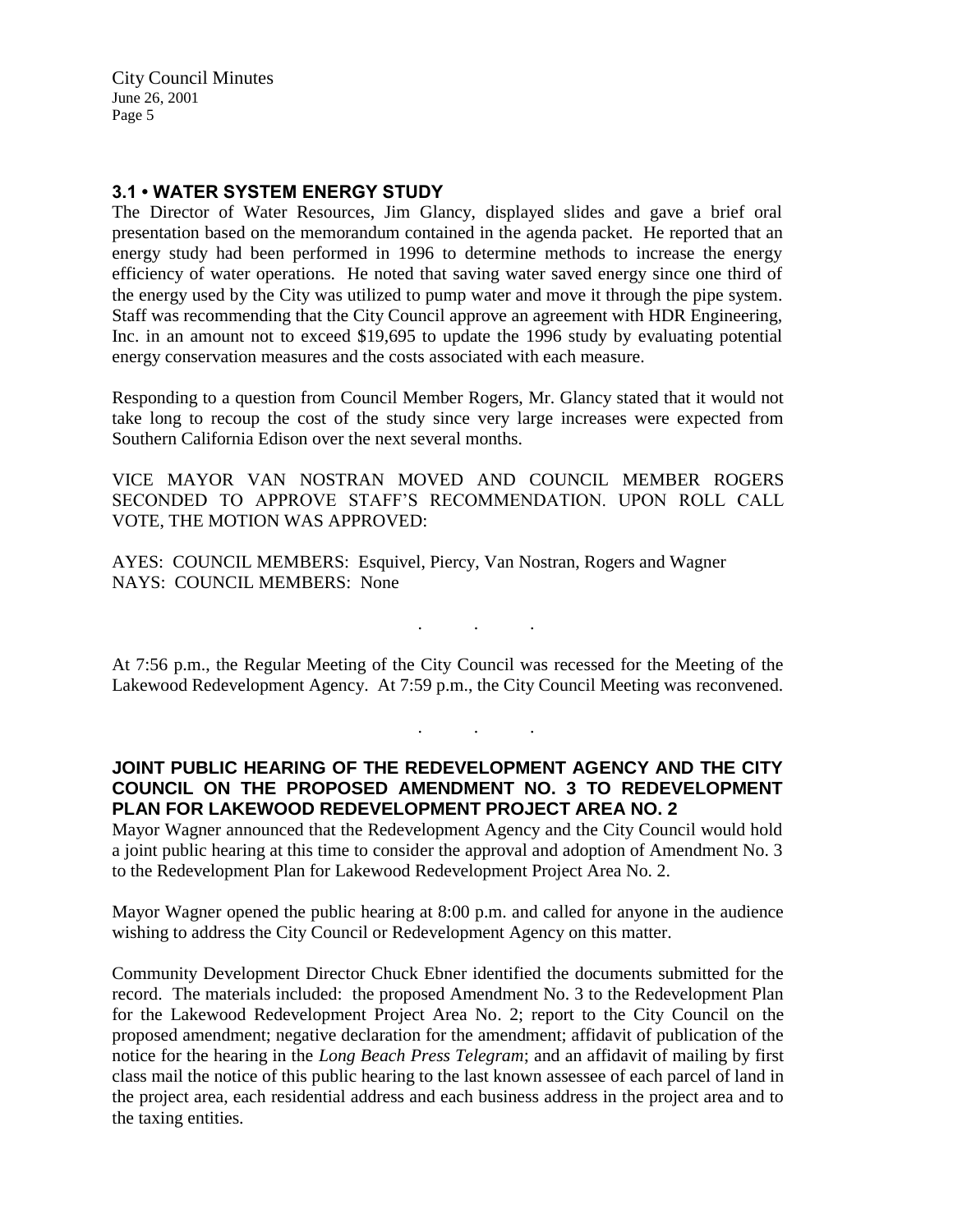# **JOINT PUBLIC HEARING OF THE REDEVELOPMENT AGENCY AND THE CITY COUNCIL ON THE PROPOSED AMENDMENT NO. 3 TO REDEVELOPMENT PLAN FOR LAKEWOOD REDEVELOPMENT PROJECT AREA NO. 2** - Continued

Mr. Ebner presented an oral report based on the memorandum contained in the agenda packet and reported that the Redevelopment Plan for Project Area No. 2 was adopted in 1989 and subsequent amendments to State redevelopment law allowed the time limits to be extended by an additional five years. He introduced Jennifer Thornberry of GRC Associates who had helped prepare the amendment.

Mr. Ebner confirmed for Mayor Wagner that the only matter to be accomplished by the amendment was to extend the Plan time limits for an additional five years.

City Attorney John S. Todd inquired if any written comments or objections had been received. The City Clerk responded by stating that none had been received.

VICE MAYOR VAN NOSTRAN MOVED AND COUNCIL MEMBER ESQUIVEL SECONDED TO CLOSE THE PUBLIC HEARING. UPON ROLL CALL VOTE, THE MOTION WAS APPROVED:

AYES: COUNCIL MEMBERS: Esquivel, Piercy, Van Nostran, Rogers and Wagner NAYS: COUNCIL MEMBERS: None

BOARD MEMBER PIERCY MOVED AND BOARD MEMBER ROGERS SECONDED TO ADOPT RESOLUTION NO. LRA 2001-16.

RESOLUTION NO. LRA 2001-16; A RESOLUTION OF THE LAKEWOOD REDEVELOPMENT AGENCY CERTIFYING A NEGATIVE DECLARATION FOR AMENDMENT NO. 3 TO THE REDEVELOPMENT PLAN FOR THE LAKEWOOD REDEVELOPMENT PROJECT AREA NO. 2 was read by title by Chairman Wagner.

UPON ROLL CALL VOTE, THE MOTION WAS APPROVED:

AYES: BOARD MEMBERS: Esquivel, Piercy, Van Nostran, Rogers and Wagner NAYS: BOARD MEMBERS: None

VICE MAYOR VAN NOSTRAN MOVED AND COUNCIL MEMBER ROGERS SECONDED TO ADOPT RESOLUTION NO. 2001-51.

RESOLUTION NO. 2001-51; A RESOLUTION OF THE CITY COUNCIL OF THE CITY OF LAKEWOOD CERTIFYING A NEGATIVE DECLARATION FOR AMENDMENT NO. 3 TO THE REDEVELOPMENT PLAN FOR THE LAKEWOOD REDEVELOPMENT PROJECT AREA NO. 2 was read by title by Mayor Wagner.